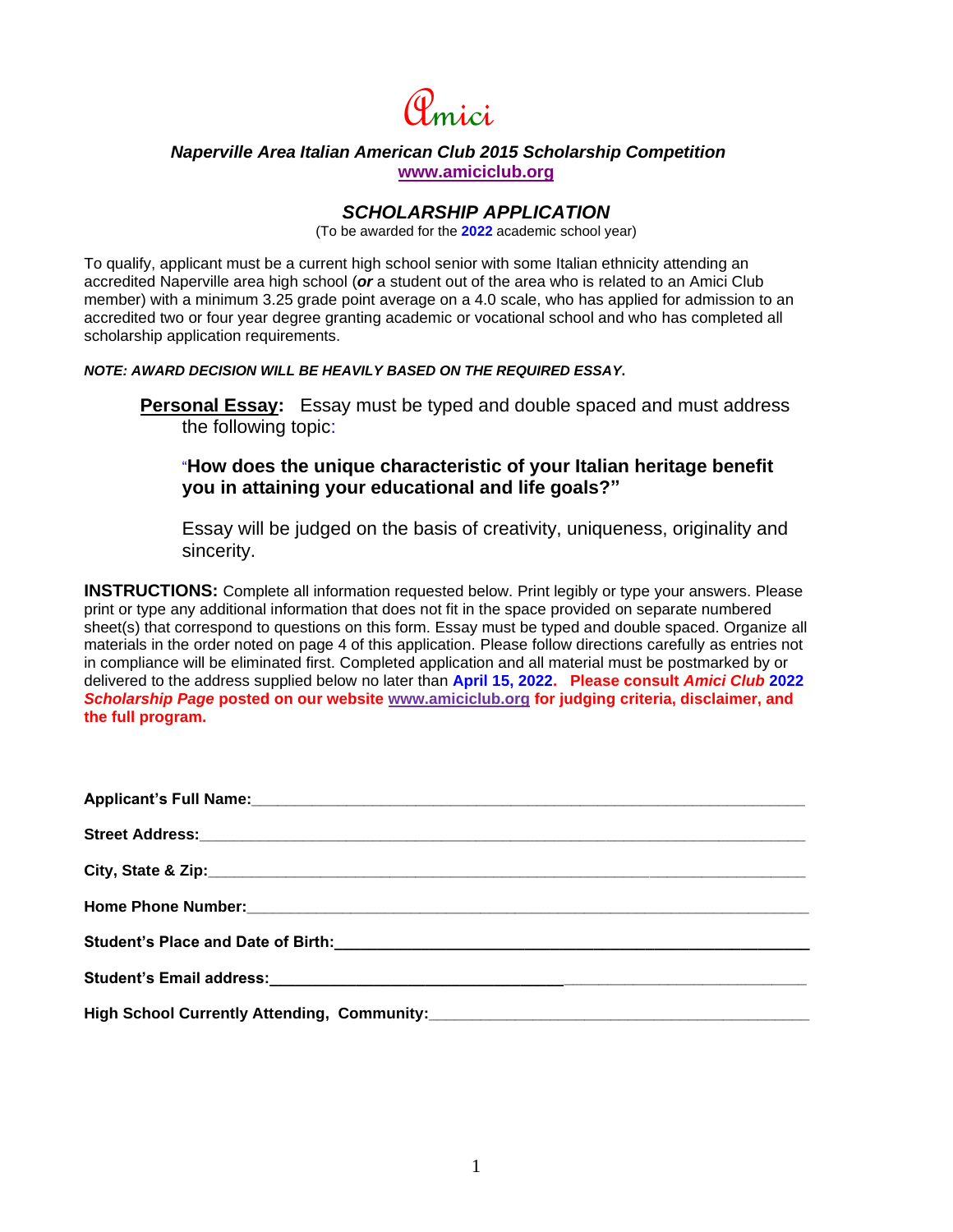Amici *Naperville Area Italian American Club* **2022** *Scholarship Application Form – page 2* **Describe your Italian ancestry: \_\_\_\_\_\_\_\_\_\_\_\_\_\_\_\_\_\_\_\_\_\_\_\_\_\_\_\_\_\_\_\_\_\_\_\_\_\_\_\_\_\_\_\_\_\_\_\_\_\_\_\_\_\_\_\_\_\_\_\_\_\_\_\_\_\_\_\_\_\_\_\_\_\_\_\_\_\_\_\_\_\_\_\_ \_\_\_\_\_\_\_\_\_\_\_\_\_\_\_\_\_\_\_\_\_\_\_\_\_\_\_\_\_\_\_\_\_\_\_\_\_\_\_\_\_\_\_\_\_\_\_\_\_\_\_\_\_\_\_\_\_\_\_\_\_\_\_\_\_\_\_\_\_\_\_\_\_\_\_\_\_\_\_\_\_\_\_\_ \_\_\_\_\_\_\_\_\_\_\_\_\_\_\_\_\_\_\_\_\_\_\_\_\_\_\_\_\_\_\_\_\_\_\_\_\_\_\_\_\_\_\_\_\_\_\_\_\_\_\_\_\_\_\_\_\_\_\_\_\_\_\_\_\_\_\_\_\_\_\_\_\_\_\_\_\_\_\_\_\_\_\_\_ \_\_\_\_\_\_\_\_\_\_\_\_\_\_\_\_\_\_\_\_\_\_\_\_\_\_\_\_\_\_\_\_\_\_\_\_\_\_\_\_\_\_\_\_\_\_\_\_\_\_\_\_\_\_\_\_\_\_\_\_\_\_\_\_\_\_\_\_\_\_\_\_\_\_\_\_\_\_\_\_\_\_\_\_ Name, in order of preference, institutions where you have applied for admission. Name of Institution Address** 1. 2. \_\_\_\_\_\_\_\_\_\_\_\_\_\_\_\_\_\_\_\_\_\_\_\_\_\_\_\_\_\_ \_\_\_\_\_\_\_\_\_\_\_\_\_\_\_\_\_\_\_\_\_\_\_\_\_\_\_\_\_\_\_\_\_\_\_\_\_\_\_\_\_\_\_\_\_\_\_\_\_\_\_\_\_\_\_\_\_\_\_\_\_\_\_\_\_\_\_\_\_\_\_\_  $3. \_\_$ *(Please list other schools, if any, on a separate sheet.)* **Biographical Information Father or Guardian's Full Name:\_\_\_\_\_\_\_\_\_\_\_\_\_\_\_\_\_\_\_\_\_\_\_\_\_\_\_\_\_\_\_\_\_\_\_\_\_\_\_\_\_\_\_\_\_\_\_\_\_\_\_\_\_\_\_\_ Address, if different than applicant's residence:\_\_\_\_\_\_\_\_\_\_\_\_\_\_\_\_\_\_\_\_\_\_\_\_\_\_\_\_\_\_\_\_\_\_\_\_\_\_\_\_\_\_\_** City, State & Zip: **Quarter and City Home or Cell Phone Number** *(please indicate "H" or "C"):\_\_\_\_\_\_\_\_\_\_\_\_\_\_\_\_\_\_\_\_\_\_\_\_\_\_\_\_\_\_\_\_\_\_\_* **Italian ancestry, if applicable:\_\_\_\_\_\_\_\_\_\_\_\_\_\_\_\_\_\_\_\_\_\_\_\_\_\_\_\_\_\_\_\_\_\_\_\_\_\_\_\_\_\_\_\_\_\_\_\_\_\_\_\_\_\_\_\_\_\_\_ Mother or Guardian's Full Name:\_\_\_\_\_\_\_\_\_\_\_\_\_\_\_\_\_\_\_\_\_\_\_\_\_\_\_\_\_\_\_\_\_\_\_\_\_\_\_\_\_\_\_\_\_\_\_\_\_\_\_\_\_\_\_\_ Address, if different than applicant's residence:\_\_\_\_\_\_\_\_\_\_\_\_\_\_\_\_\_\_\_\_\_\_\_\_\_\_\_\_\_\_\_\_\_\_\_\_\_\_\_\_\_\_\_ City, State & Zip:\_\_\_\_\_\_\_\_\_\_\_\_\_\_\_\_\_\_\_\_\_\_\_\_\_\_\_\_\_\_\_\_\_\_\_\_\_\_\_\_\_\_\_\_\_\_\_\_\_\_\_\_\_\_\_\_\_\_\_\_\_\_\_\_\_\_\_\_\_**

**Home or Cell Phone Number** *(please indicate "H" or "C"):\_\_\_\_\_\_\_\_\_\_\_\_\_\_\_\_\_\_\_\_\_\_\_\_\_\_\_\_\_\_\_\_\_\_\_*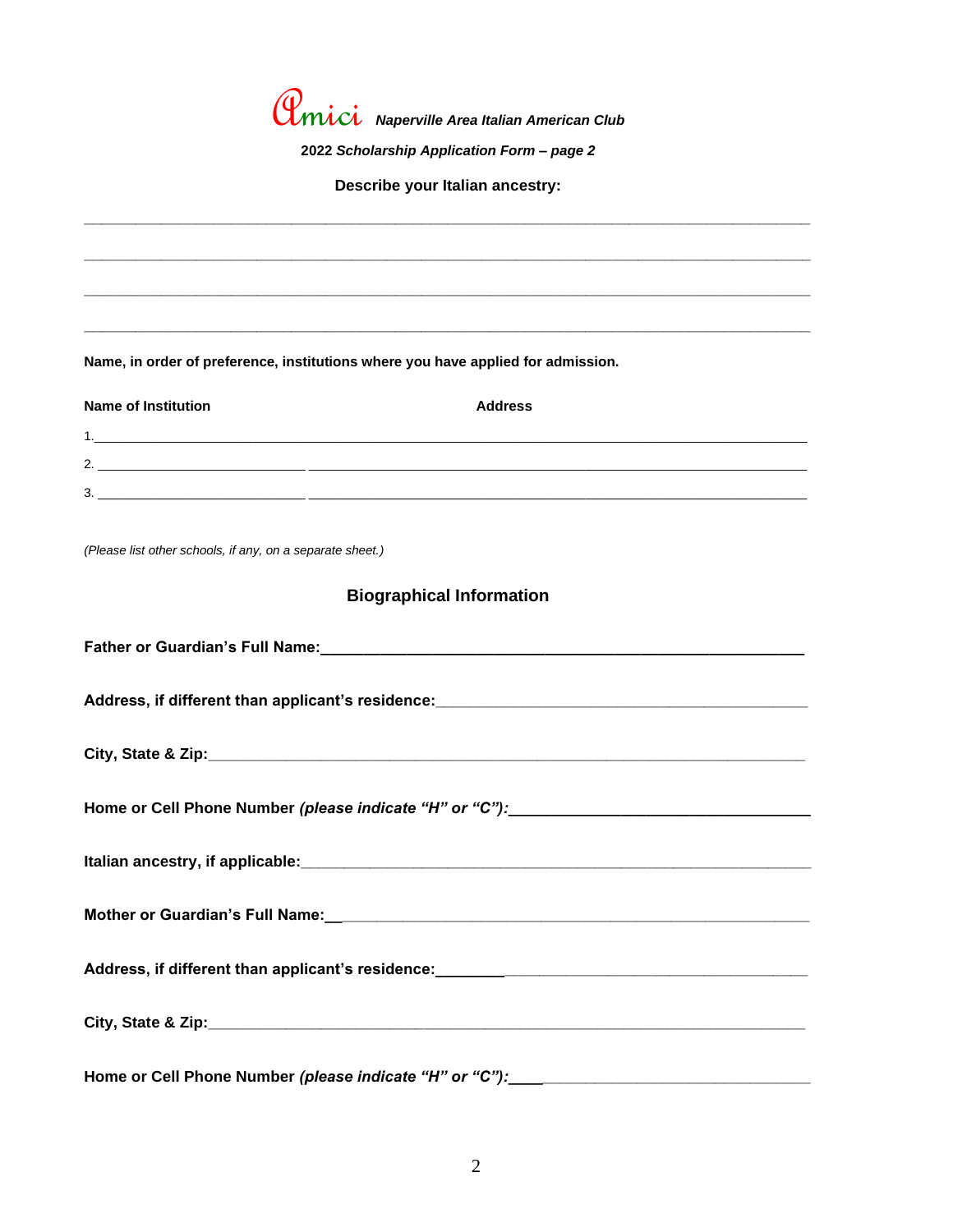

2022 Scholarship Application Form - page 3

## **Educational Background and Goals**

- 1. How did you hear about this scholarship?
- 2. Describe your career objective or goals
- 3. List your intended major or area of study and why you feel this will help you make a difference through your educational journey and the professional career to follow:
- 4. List and briefly describe honors, awards, and recognition earned in and outside of school.
- 5. List and briefly describe any and all extracurricular activities you have been involved in through school and the greater community:
- 6. Of the above, describe any volunteer work associated with church or other community organizations:
- 7. List work experience, if any: